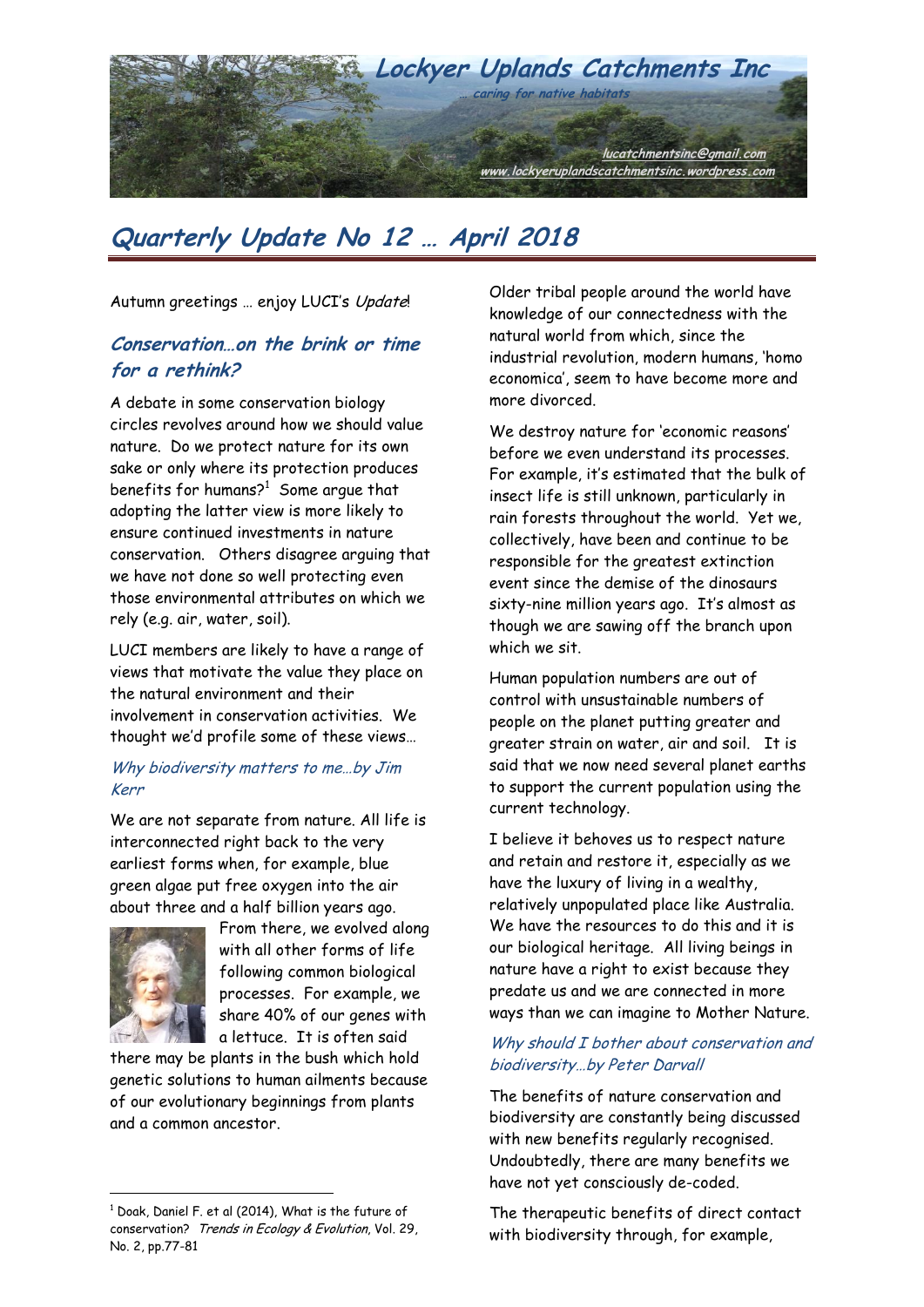## **Quarterly Update No 12 … April 2018**

walking tours, gardening, livestock work and boot camps, are all well documented in contributing to the rehabilitation and wellbeing of alcoholics, delinquents of all ages and post-traumatic stress sufferers. Even hard-nosed tourism and residential development industries use the soothing concept of biodiversity in their advertising, if not in practice.

People in dire humanitarian situations have many advocates trying to relieve their plight – with limited success and at great cost. Other species and habitats are facing extermination, whether by deliberate policy, neglect, exploitation or just "being in the way" yet enjoy minimal, and easily disregarded, advocacy. The imperative of biodiversity is not recognised or accepted.

All the above may be true, debatable, aspirational or worthless, depending on one"s personal perspective. These problems for me are too overwhelming.

My support for biodiversity is entirely selfish. From a very young age – before clear memory – I derived pleasure, satisfaction and comfort from the living environment. Eighty years on, in a lifetime as an environmentalist and fifty plus years as a rural vet, I constantly give thanks for my good fortune. Do I feel charitable and wish to share my good fortune? My objective and achievement is to have given some living things – plant and animal – a chance at life they might not otherwise have had.



My answer to the question at the head of this article is, then, "why not bother?

[We invite members/supporters to submit their views on why conservation/biodiversity matters to them.]

**Important number:** Wildlife carers Kath and Steph 0410 334 661 (available 24/7)

#### **Lockyer Valley Biodiversity Network meeting**

LUCI recognizes that our members" conservation efforts at the local level can be enhanced or diminished by what happens, or does not happen, at a regional scale. A seemingly isolated action in one area may adversely impact biodiversity values or conservation efforts in surrounding areas.

These thoughts prompted LUCI members to ask questions about regional biodiversity priorities for the Lockyer Valley. Are our combined efforts (i.e. government and community groups) supportive of each other"s objectives and providing the best biodiversity value for our investments (money and labour)? In other words, do we have a coherent biodiversity strategy for the Lockyer Valley?

To consider these matters, LUCI convened a meeting of representatives from local government, non-government agencies, university, local environment groups and the education sector to begin discussions around significant biodiversity values of the Lockyer Valley. Twenty eight people met on 10<sup>th</sup> March at UQ Gatton campus.



Participants at the inaugural Lockyer Valley Biodiversity Priorities Meeting, UQ Gatton campus.

The meeting was a success in bringing together this range of stakeholders, for the first time, who, importantly, committed to ongoing collaboration in the collation, prioritisation and planning around biodiversity values in the Lockyer.

The next meeting is scheduled for  $2^{nd}$  June at which the non-government stakeholders will map and collate biodiversity data generated through their activities. LUCI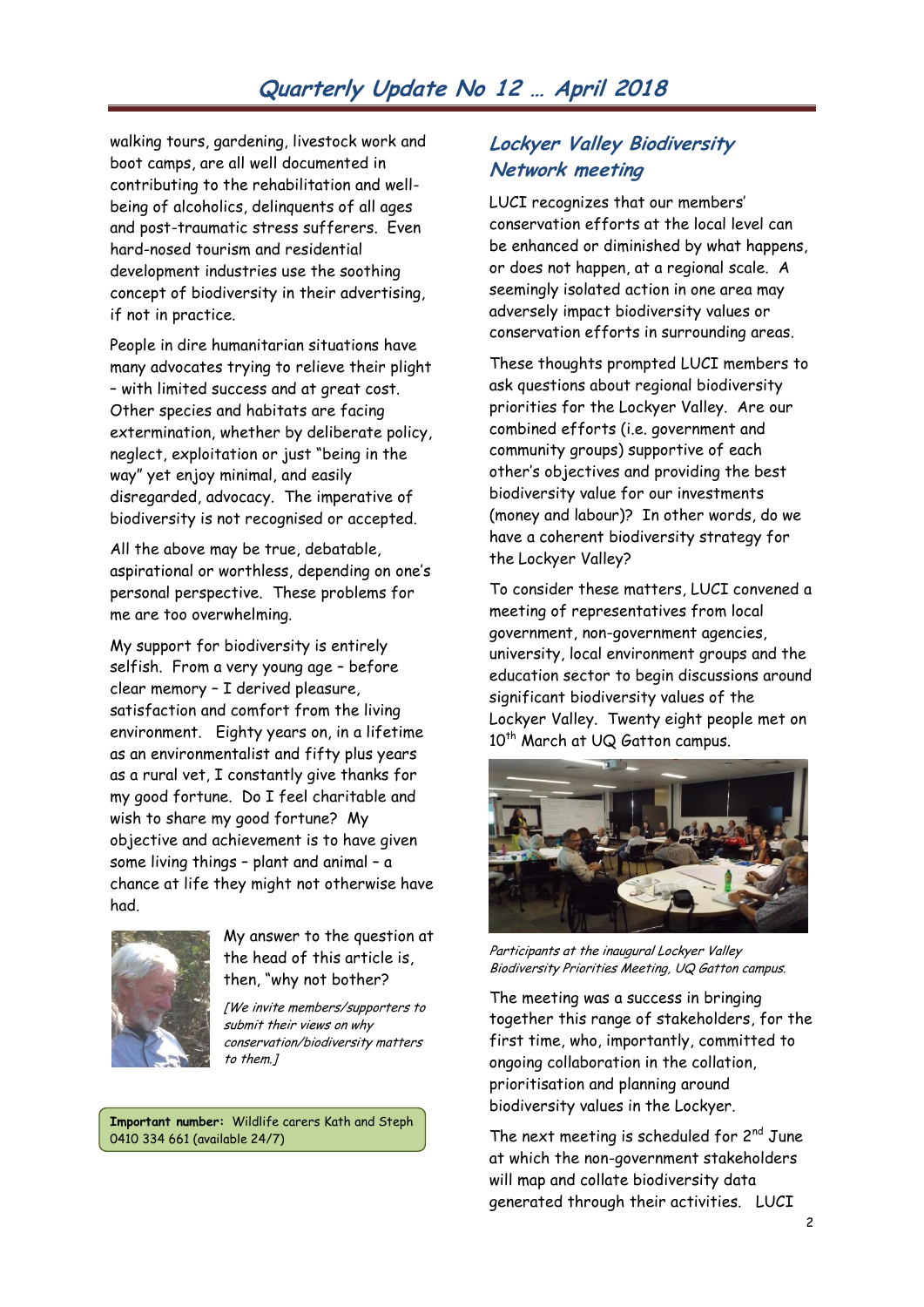## **Quarterly Update No 12 … April 2018**

recognises that there may be other groups/interests not represented at the initial meeting and need to be included. If you wish to nominate a group/person to participate in the network meetings, please contact Diane on

[lucatchmentsinc@gmail.com](mailto:lucatchmentsinc@gmail.com)

#### **Citizen Science online for Queensland critters workshop** …by LUCI member Penny Kidd

On Sunday 25<sup>th</sup> February, LUCI member Roxane Blackley "walked" twelve people through the vast array of online data bases available to the public and critical to conservation activities. We learned about WildNet, the Queensland state government"s fauna database, used to support government conservation legislation and assess development applications. All records in the database are validated by a qualified person (e.g. ecologists).

CSIRO"s public database, Atlas of Living Australia (ALA), allows individuals to submit records and does not require scientific validation. ALA references hundreds of databases including WildNet, CSIRO, Bureau of Meteorology, University research and special interest groups. ALA has the capacity to filter out duplicate records.



Becoming acquainted with the many online data bases and mapping tools to assist in conservation planning.

Roxane noted a number of online sites that allow citizen participation in species data collection. For example, FeralScan [https://www.feralscan.org.au/,](https://www.feralscan.org.au/) Bowerbird <http://www.bowerbird.org.au/about> and EchidnaCSI

[http://grutznerlab.weebly.com/echidna](http://grutznerlab.weebly.com/echidna-csi.html)[csi.html.](http://grutznerlab.weebly.com/echidna-csi.html)

A number of online mapping tools were described including:

- BioMaps [www.qldspatialinformation.qld.gov.au/bio](http://www.qldspatialinformation.qld.gov.au/biomaps/) [maps/,](http://www.qldspatialinformation.qld.gov.au/biomaps/) which can be used to view species profiles at different spatial levels;
- Queensland Globe, which has more functionality than BioMaps allowing facet attributes (e.g. slope, gradient, aspect) to be downloaded and combined with species modeling;
- Google Earth Pro;
- QGIS https://ggis.org/en/site/, free software for individual property mapping, which adds ALA and WildNet attributes to an individual property and allows customisation of boundary lines to indicate locations of infrastructure, vegetation and fauna;
- ESRI software, which is available to notfor-profit organisations and can be used to build biomaps
	- [https://esriaustralia.com.au;](https://esriaustralia.com.au/) and
- Qimagery, which can provide historical aerial photos from 1944 to 2009. [https://qimagery.information.qld.gov.au/.](https://qimagery.information.qld.gov.au/)

Other snippets picked up during the workshop included…

- $\checkmark$  Morcombe's Birds of Australia audio app for an Android phone [https://play.google.com/store/apps/detai](https://play.google.com/store/apps/details?id=com.coolideas.eproducts.ausbirds&hl=en) [ls?id=com.coolideas.eproducts.ausbirds&h](https://play.google.com/store/apps/details?id=com.coolideas.eproducts.ausbirds&hl=en) [l=en](https://play.google.com/store/apps/details?id=com.coolideas.eproducts.ausbirds&hl=en) and [www.naturesound.com](http://www.naturesound.com/) – maps, eggs, nests, audio also downloads to Android and iPhone smartphones (thanks Sheena Gillman)
- $\checkmark$  Microbats are the smallest mammal, as small as 3 grams with some moths larger in size (thanks Al Young)
- $\checkmark$  Platypuses have been identified at Murphys Creek and, in the past, in local waterholes near Stockyard.
- $\checkmark$  Swamp wallabies (Wallabia Bicolor and also our favourite marsupial) are also known as "Stinkers".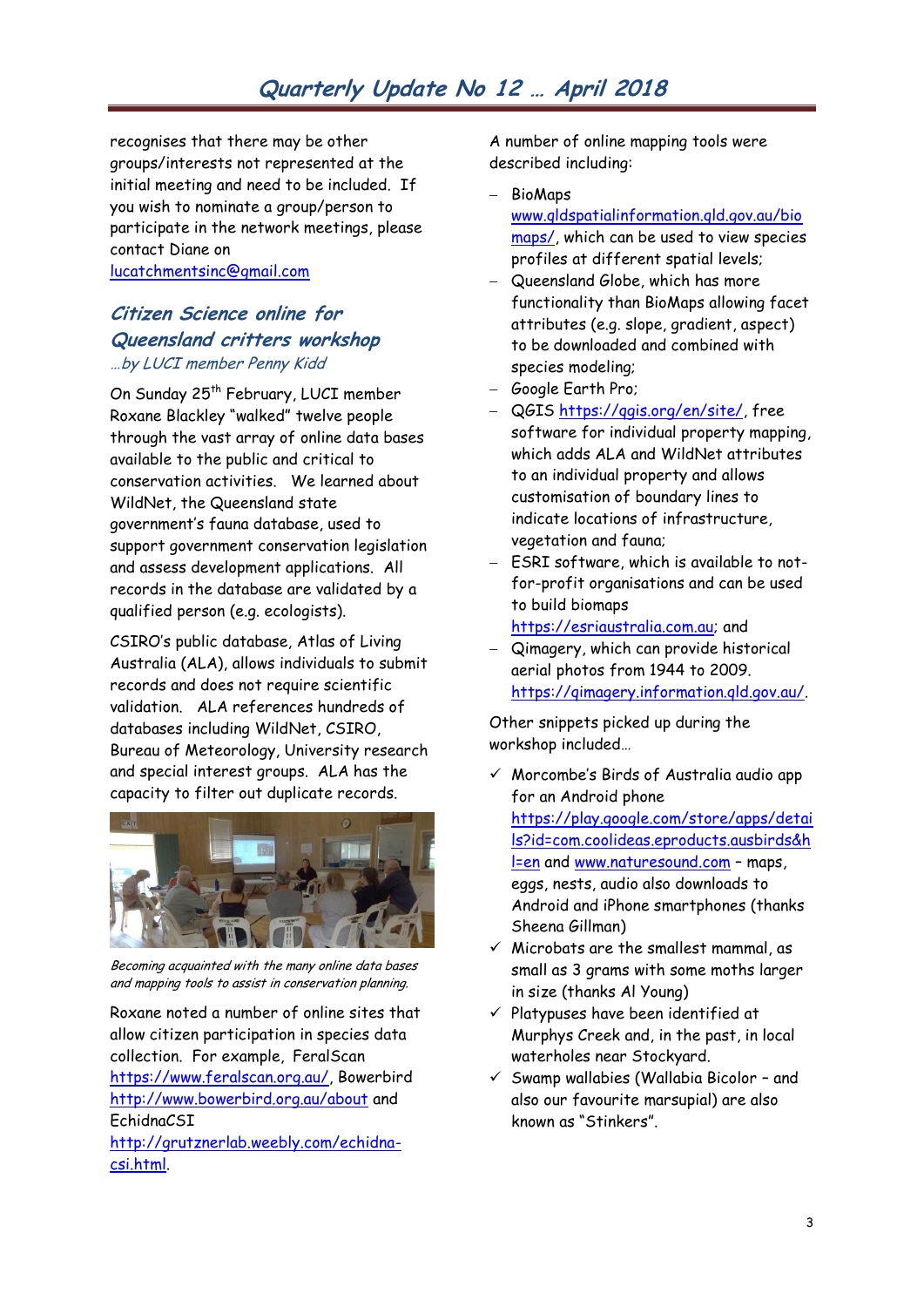**If you are interested in native grass species check out... http://ausgrass2.myspecies.info/**

## **LUCI AGM/General Meeting,**

Fifteen people attended the meetings on 17<sup>th</sup> March at Stockyard Creek Hall. President and treasurer reports were received and LUCI member Greg Stirling conducted the nominations and voting for 2018 office bearers. Committee members Diane Guthrie, Peter Darvall and Elsepth Darvall were reelected as President, Secretary and Treasurer, respectively.

The General Meeting endorsed ongoing projects and outlined new initiatives for 2018 (e.g. look out for more information on our wildlife photography competition). Minutes for both meetings available upon request at [lucatchmentsinc@gmail.com](mailto:lucatchmentsinc@gmail.com)

## **Special Interest Autumn Walk**

The special interest walk on Sunday 22<sup>nd</sup> April saw 15 people visit Peter and Elspeth Darvall"s 450acre property at Mount Whitestone. Prior to setting out, long-time local resident Ken Kennedy shared his knowledge of the history of land uses on the property and his experiences of the changes in vegetation and fauna presence in the local area over the decades.



Participants on the Autumn Special Interest Walk

Lead by LVRC"s Land for Wildlife Officer, Martin Bennett, the group walked, approximately, 2.5 km through different Eucalyptus forests and grassy woodland vegetation communities (REs 12.8.14, 12.8.17 and 12.3.7). Peter has embarked on a lantana management program in the Eucalypt areas with the aim of improving forest regeneration.

Martin shared his extensive flora knowledge with the group identifying 117 flora species along the walking trail. It was a delight for the walkers to be able to learn the names of species that they recognised from their own properties.

LUCI member Chris Cameron focused on the bird life along the trail and recorded the presence of 31 birds over the three hours. As usual, the walk ended with a hearty morning tea and a chance to chat and learn from each other. Martin's flora species list and Chris" bird list are available on request from [lucatchmentsinc@gmail.com](mailto:lucatchmentsinc@gmail.com) 

## **Lockyer Uplands Glossy Black Cockatoo Project: Phase 2**

At least 600 Allocasuarina trees have now been tagged across eight properties and Dwyers Scrub and two more properties are yet to be surveyed. The first of the threeand six-monthly follow up surveys have now commenced. The project focuses on the relationship between the occurrence of GBC feeding and the flowering, pollinating and growth cycles of (at this stage) four Allocasuarina species, torulosa, littoralis, inophloia and cristata.



Given the range of properties involved in the project, we should learn more about GBC habitat connectivity in our local landscape.

For more information on the GBC, check out the Glossy Black Conservancy at [http://www.glossyblack.](http://www.glossyblack.org.au/correct_id.html) [org.au/correct\\_id.html](http://www.glossyblack.org.au/correct_id.html)

A male and female pair observed feeding during surveying in early April.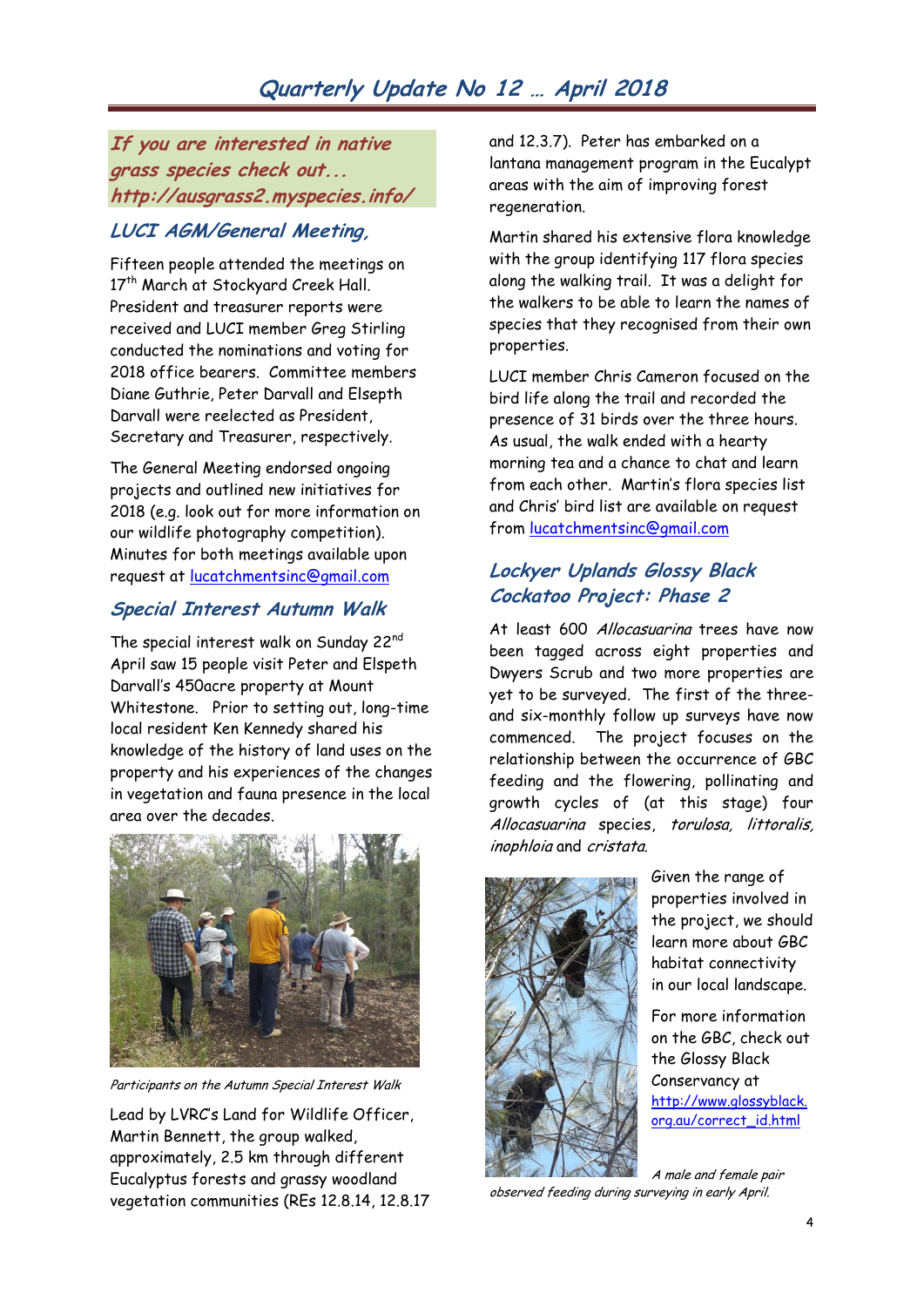## **Lockyer Uplands Koala Project**

A number of LUCI members have reported koala sightings or evidence of koala scats on their properties. We are able to say that koalas are present in our Lockyer Uplands landscape on members" properties from Fordsdale, through Mount Whitestone, Stockyard and Rockmount.

If you would like to know whether koalas are using your property and to what extent, consider having a survey of your property. The survey can be undertaken by you (with family and/or a team of friends) with some prior instruction or with assistance from LUCI members trained in the survey method. LUCI"s koala project is mentored by Dr Guy Castley, Griffith University. For further information, contact Diane at [lucatchmentsinc@gmail.com](mailto:lucatchmentsinc@gmail.com)



One of six koalas observed on a LUCI member"s property over the past year. Photo by Barb Lindberg

## **Junior Citizen Science**

LUCI will be partnering again with Mount Sylvia SS Principal, Mark Thompson, on a project that aims to embed on-ground practical experiences in the science curriculum. This term students will be studying soil as part of their earth science module and delving into the benefits of composting and worm farming for improving soil. LUCI members, Chris and Roxane, will be contributing to the program with practical expertise and teaching resources.

## **Friends of Dwyers Scrub Project**

The Friends of Dwyers Scrub team met with QPWS Senior Rangers Tim Wood and Rod Hobson and local ranger Chris Job at Dwyers Scrub on 17<sup>th</sup> April. The FoDS volunteers were keen to show QPWS staff the challenge they are facing with keeping on top of the Cat"s Claw regrowth and to review the appropriateness of their current methods of control.



FoDS team meet with QPWS rangers to discuss long term strategies for the park

Upcoming tasks for the FoDS volunteers are to improve the definition of our weeding grids for monitoring purposes and inventory and map the ever-increasing variety of weeds in the park. FoDS discussed with the rangers the option of including, along with herbicidal treatments, biological control methods for treating Cat"s Claw, for example, use of jewel beetles. This method could augment the development of a native fungi intervention proposed by UQ"s (Gatton) Associate Professor Vic Galea.

.If you are interested in joining the Friends of Dwyers Scrub team for a few hours weeding each month, contact Paul Stevens on 0429 880 144 or Jim Kerr on 5462 6724.

**Need help with your lantana or tree pear problem? LUCI has two splatter guns and a tree spear for member hire. Contact Peter Darvall on 5462 6841 or Paul Stevens on 0429 880 144.**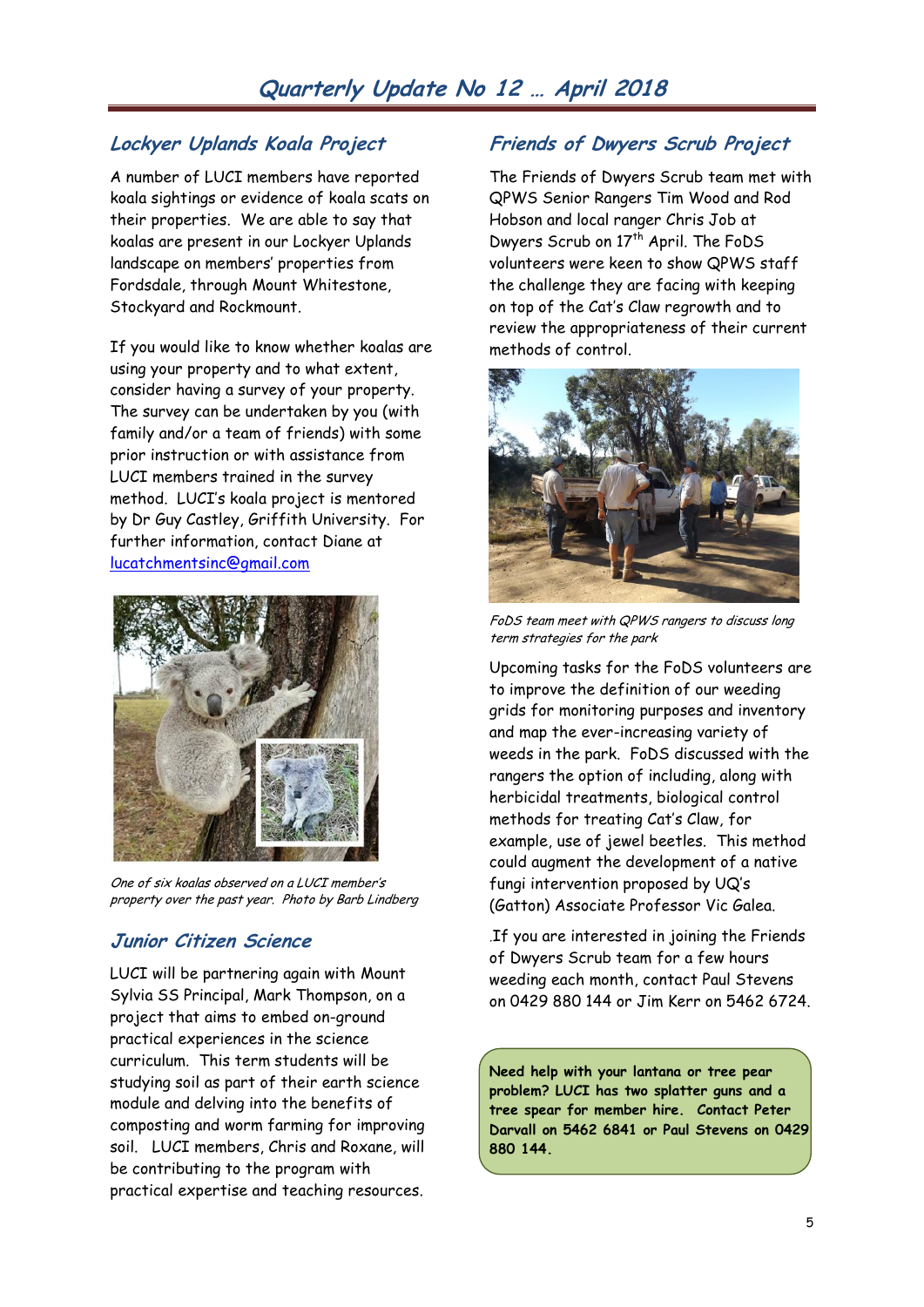#### **Local plant profile …**by LUCI member Karen Gruner

It's easy to spot a native tree when it is in flower, and right now, the Sally Wattles (Acacia salicina) can be seen all over the Lockyer Valley, displaying their spherical cream/pale yellow flowers. Several Acacia species have the reputation for being shortlived, but the Sally Wattle lives for many years and is a good sized tree, reaching up to fifteen metres. It has a lovely weeping habit, and I think it would be a great substitute for the exotic Weeping Willow tree.



Over the past five years, I've observed the fauna activity that occurs within the Sally Wattle and it"s impressive. The furrowed bark of the trunk provides habitat and hiding spots for

an array of spiders, beetles, and other insects. A good bug supply will almost certainly attract many feathered friends, and I've witnessed many species, including Honeyeaters, Sitellas, Whistlers, Robins and Silvereyes to name a few, systematically cleaning the Sally Wattles of any insects they can find. Many birds will make repeat visits throughout the day.

The flower nectar is an attractant to birds and bees, and the pods that follow house shiny black seeds surrounded by an orange aril. Ants love to eat the aril, and the seedeating birds will consume the seed.

The first revegetation work that I undertook on my property included planting underneath Sally Wattles. It is those understorey trees and shrubs which have really thrived, enjoying the partial shade and the nitrogen fixing qualities that the A. salicina trees provide. I've also attached a King Orchid (Dendrobium australasicum) in the fork of one of the wattles, and it is doing well.

You may have seen ball-shaped foliage hanging from our local Sally Wattles. It is a variety of Mistletoe (Amyema sp.), that uses A salicina as a host tree. The Mistletoe flowers attract the handsome and very vocal Mistletoebird, (Dicaeum hirundinaceum), during January and February.

In conclusion, the Sally Wattle is very beneficial to wildlife, and to surrounding flora, and requires minimal maintenance. It"s an overall winner!

Karen Gruner [tanglewoodnatives@gmail.com](mailto:tanglewoodnatives@gmail.com)

#### **Test your acacia knowledge…**

**(Answers over page)** 

Do you know the common and/or scientific name of the following?



Photos by Martin Bennett